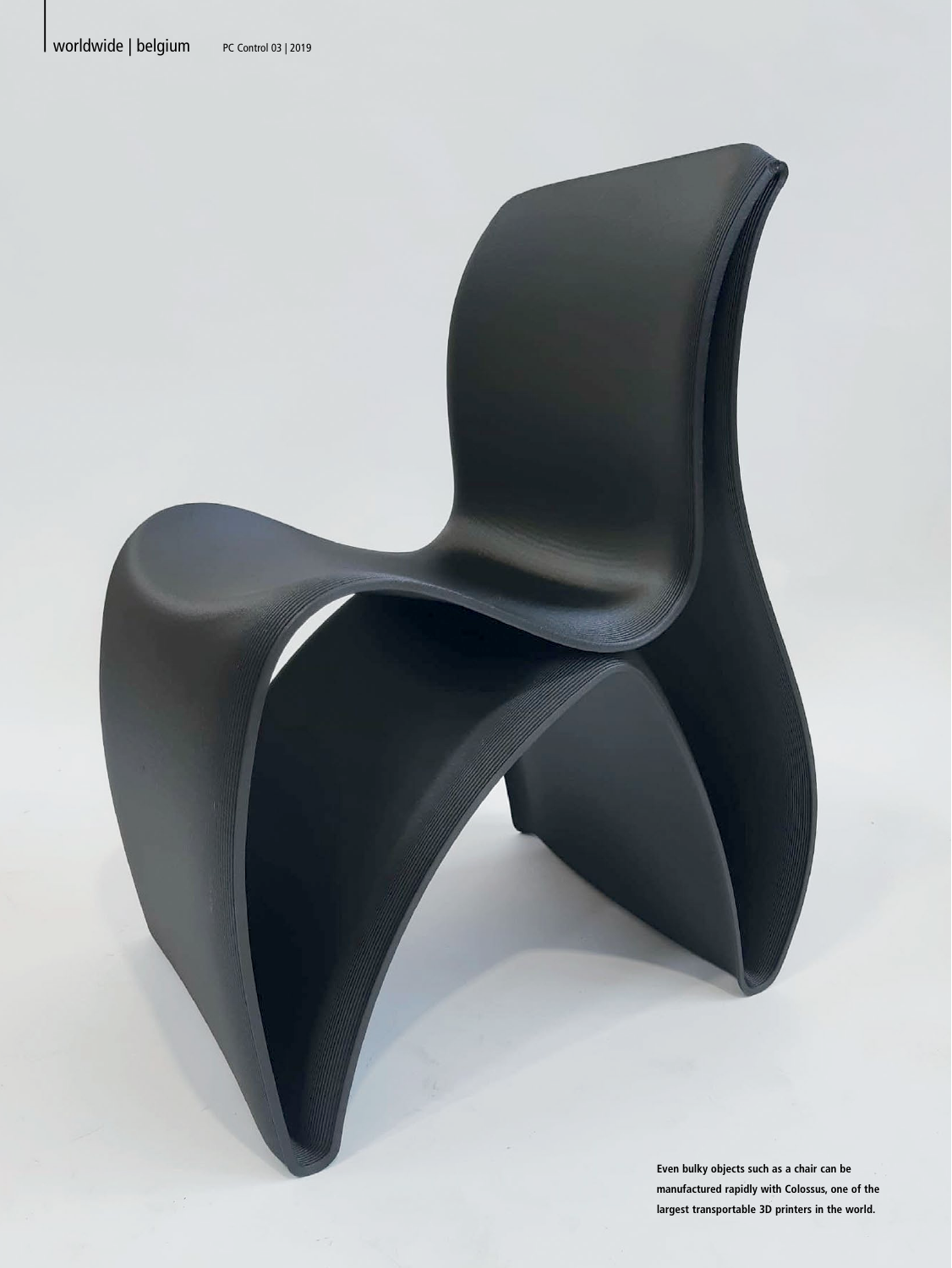

**"Transparent production" in a container allows a free view of the 3D printer from IMA and is intended to give the public a clear idea of the way it works.**

TwinCAT 3 Plastic Processing Framework for extruder control and TwinCAT CNC in additive manufacturing

# "Colossal" 3D printer benefits from high-performance data processing

Colossus is a start-up enterprise in Limburg, Belgium, whose name says it all: the company possesses one of the largest transportable plastic 3D printers. It was developed by the Colossus team in cooperation with machine builder IMA from Houthalen in Belgium. The printer's trailblazing controls come from Beckhoff and not only control the traversing axes in the machine, but also the temperature of the extruder in the print head.

Colossus plans to manufacture large functional or decorative objects such as outdoor furniture and ornaments with a new 3D printer that processes recycled plastics as the raw material, which creates further special requirements. In addition, the 3D printer will be installed in a container and transported to trade shows and festivals as an "eye-catcher." To ensure that visitors of such events are able to experience and follow the fascination of 3D manufacturing live, the products must be created quickly – much faster than standard technologies currently allow. In short, Colossus tasked machine manufacturer IMA with a very ambitious project.

The recycled materials are processed using the Fused Granular Fabrication (FGF) process, in which a plastic granulate is melted in an extruder and the end

product is created by applying layer after layer of the material. In this application, the extruder's print head is moved through space by a special linear portal.

# Large 3D objects require large quantities of data

The drive control data for the linear portal are determined in two steps: First, G-code is generated from the 3D model of the end product. The controller processes the G-code and computes the movement of the print head in space. Both of these computing procedures require high processor power.

The team at IMA, including Project Engineer Dries Daniels, Senior Automation Engineer Chris Briers and Hardware Engineer Thomas Voets, developed an XYZ portal as the drive for the 3D printer. Toothed belts drive both the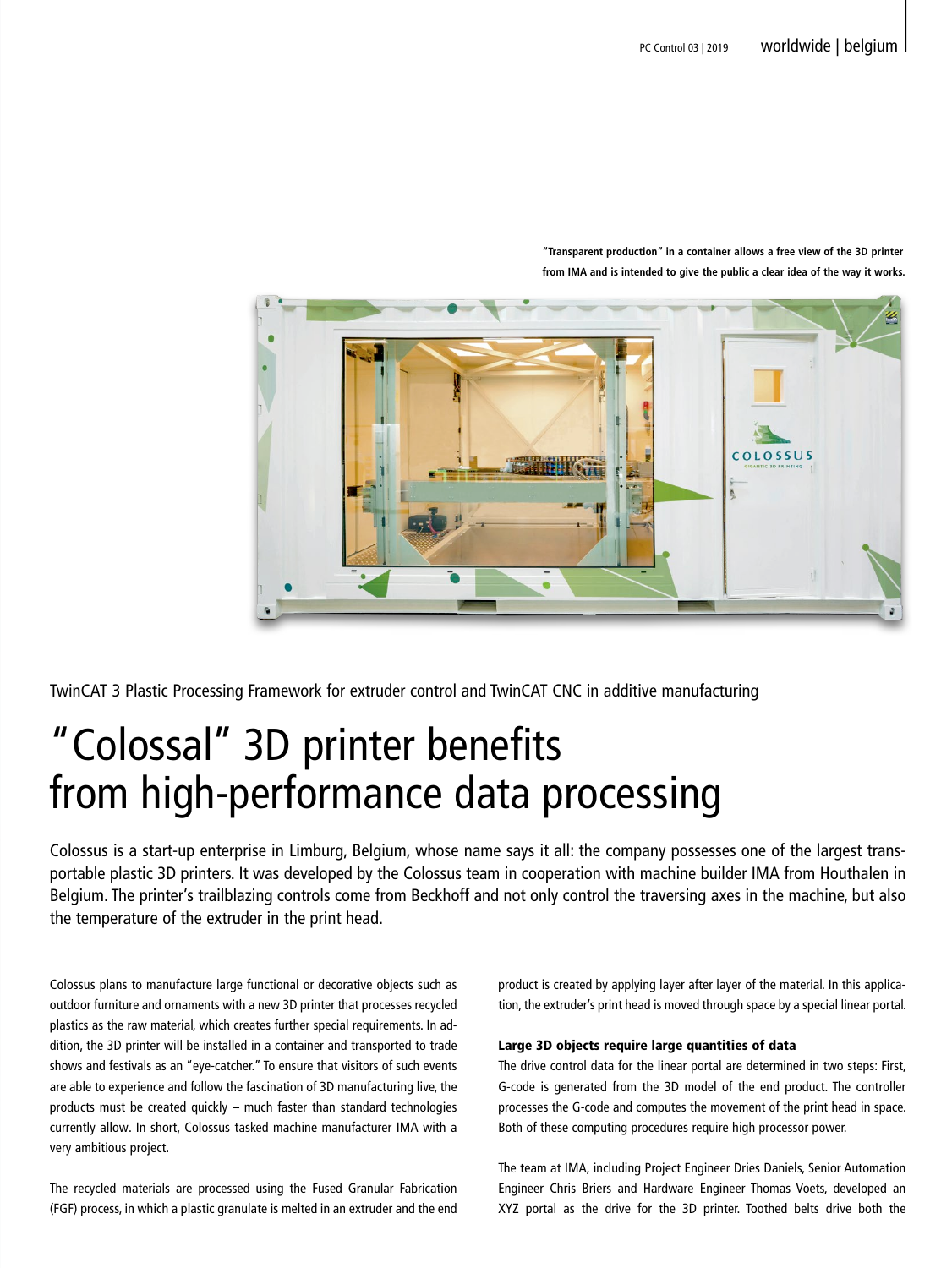

**XYZ portal as the 3D printer's drive: Toothed belts drive the X and Y-axes; an additional computing procedure converts the desired X and Y coordinates for correct toothed belt drive control.**

X- and Y-axes so that the Y-axis does not require a motor. The goal was to save weight, because the extruder alone weighs 70 kg. Because of this, however, an additional calculation procedure is required to convert the correct X and Y coordinates into the corresponding data for the toothed belt drive.

The XYZ portal itself is mounted on four spindles, each equipped with its own drive. In this way, the printing plane can be kept in perfect parallel to the plane of the X and Y-axis.

# Using open control platform benefits

As an open platform, PC-based control from Beckhoff was chosen for the control of the printer. "It was clear from the very start that we needed system openness so that all components can communicate with one another," says Chris Briers, putting the decision in a nutshell. One of the components is the heating zone control of the extruder. IMA utilizes the TwinCAT 3 Plastic Processing Framework software for this purpose. Briers explains: "The extruder has six heating zones with 3-point control. Each zone has a heater band and a fan for cooling. To achieve a stable process, these devices need to be precisely controlled. A shut-off nozzle is used to start and stop the melt flow. This is a motorized valve, which is used to control the flow rate. The operation of this valve represents a disturbance variable for the temperature controller, which has to be compensated for."

The extruder operates with a constant throughput. This means the movement of the print head must be controlled in relation to the geometry of the end product. The users must be able to adjust the corresponding parameters themselves.

# Extrusion and CNC software libraries simplify implementation

The solution developed by IMA is based on a C6030 ultra-compact Industrial PC as well as three double actuators and one single actuator implemented via AX5000 Servo Drives. The visualization program is written in .NET so that the visualization layout can easily adapt to suit the customer's wishes.